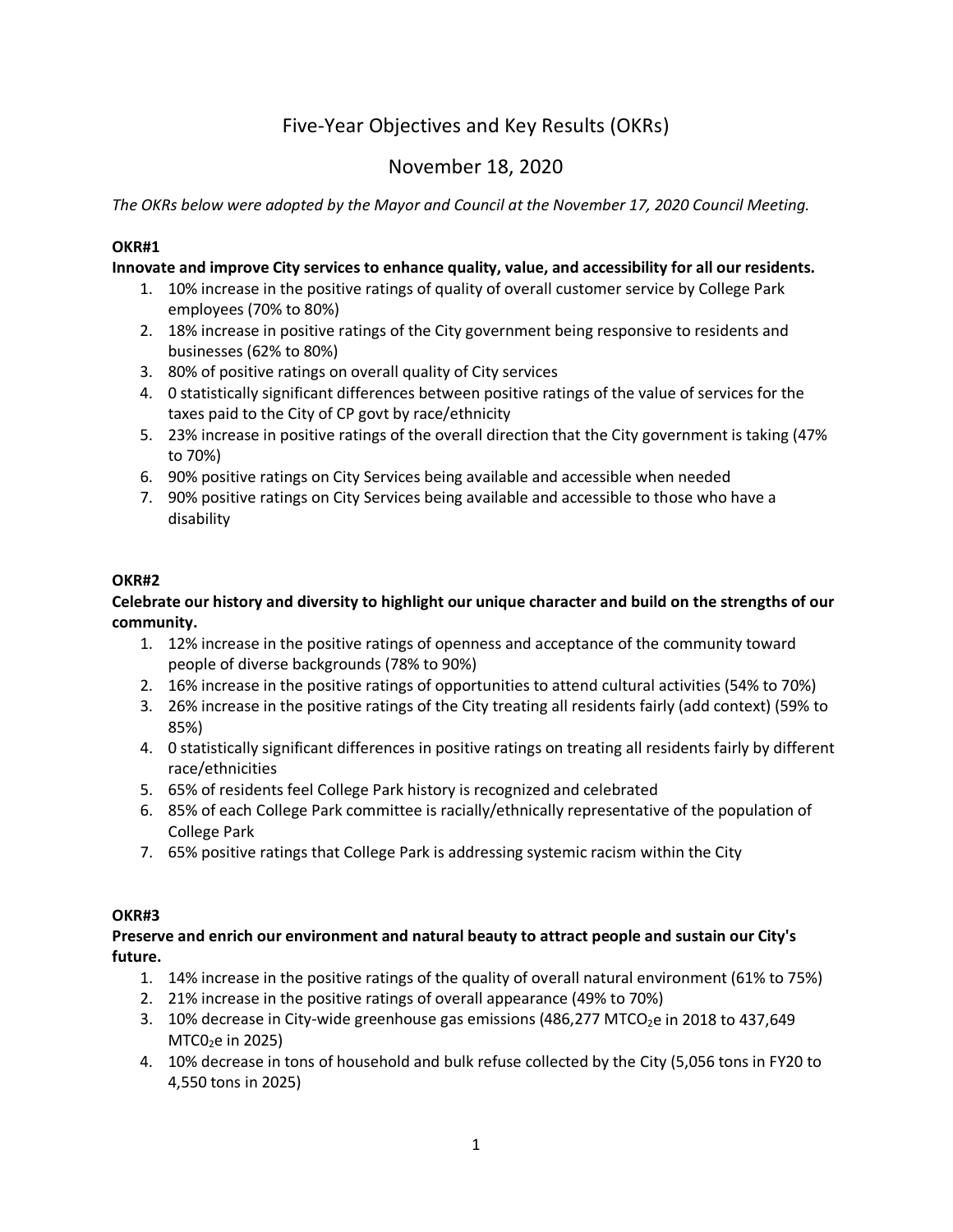- 5. 10% increase in tons of curbside and miscellaneous recycling collected by the City (1,392 tons in FY20 to 1,531 in 2025)
- 6. 2% increase in the tree canopy coverage (from 38% in 2018 to 40% in 2025) Note: the estimated coverage was 44% in 2009 and 40% in 2014.

## **OKR#4**

## **Enhance safety and quality of enforcement to advance our reputation as a safe City.**

- 1. 12% increase in the positive ratings of overall feeling of safety (63% to 75%)
- 2. 9% decrease in negative ratings of crime as a problem in your neighborhood (19% to 10%)
- 3. 26% increase in positive ratings of quality of the City's code enforcement (39% to 65%)
- 4. 27% increase in positive ratings of quality of the City's traffic enforcement (38% to 65%)
- 5. 20% decrease in overall crime rate (21.06 to 16.85 per 1,000 residents)
- 6. 14% increase in feeling safe as a pedestrian in the City (61% to 75%)
- 7. 10% increase in feeling safe as a bicyclist in the City (43% to 53%)
- 8. 0 statistically significant differences across races/ethnicities on overall feelings of safety in the City
- 9. 0 statistically significant differences by race/ethnicity on overall interaction and experience with law enforcement in College Park
- 10. 85% of all College Park contracted police officers are representative of the racial/ethnic demographics of College Park

#### **OKR#5**

## **Plan and facilitate strategic economic development and smart growth to support a variety of businesses that can thrive and serve the diverse needs of our community.**

- 1. 19% increase in the positive ratings of overall quality of new development (56% to 75%)
- 2. 75% positive rating of the City government effectively planning economic development
- 3. 75% positive ratings of overall satisfaction with shopping, dining, and entertainment options in the City
- 4. 15% increase in the number of independent small businesses (X to Y)
- 5. 15% increase in the assessed value of taxable real property in the City (\$2,567.2 billion in 2019 to \$2,952.3 billion in 2025)
- 6. 10% increase in dollars received from hotel/motel tax (from estimated \$1.0 million in FY20 to \$1.1 million in FY25) note: FY18 was \$1.2 and FY19 was \$1.4 million

#### **OKR#6**

## **Inspire and nurture a welcoming and inclusive community that encourages and embodies engagement, collaboration, and equity throughout our City.**

- 1. 19% increase in the positive rating of sense of community (41% to 60%)
- 2. 15% increase in positive rating of welcoming resident involvement in government (45% to 60%)
- 3. 0 statistically significant differences between ethnic group ratings of welcoming resident involvement in government
- 4. 16% increase in positive ratings of opportunities to participate in community matters (59% to 75%)
- 5. 10% increase in engagement with City's website (63% to 73%)
- 6. 16% increase in engagement with City's social media sites (34% to 50%)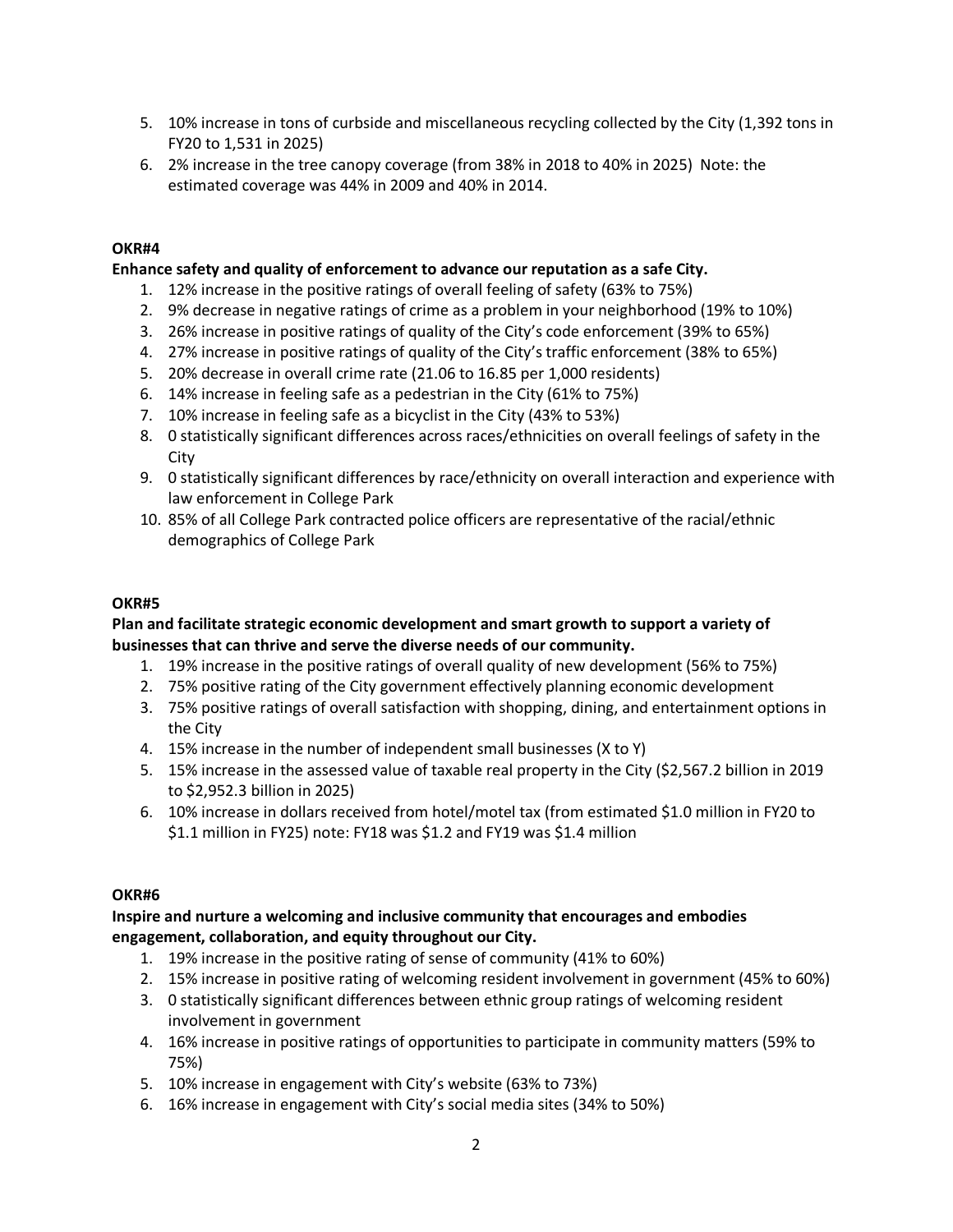- 7. 0 statistically significant differences by race/ethnicity in positive ratings on the overall confidence in the City's government
- 8. Resident participation in Council and public meetings is 100% representative of the City's racial/ethnic demographics
- 9. Resident participation in City events is 100% representative of the City's racial/ethnic demographics

## **OKR#7**

**Expand and promote alternative transportation approaches to build a more interconnected and accessible City for all.**

- 1. 13% increase in positive ratings of ease of walking (62% to 75%)
- 2. 19% increase in positive ratings of ease of bicycle travel (56% to 75%)
- 3. 20% increase in positive ratings of ease of travel by public transportation in (55% to 75%)
- 4. 13% increase in positive ratings of ease of travel by car (42% to 55%)
- 5. 100% of City streets meet a quality standard of level 5 or lower (maintain current standard)
- 6. 10% decrease in the total daily car trips on Baltimore Ave originating in College Park (X to Y)
- 7. 5,000 linear feet of additional sidewalks
- 8. 15,000 linear feet of additional bike lanes
- 9. College Park's average Walk Score across Districts is X (average of middle address of each neighborhood)
- 10. 10 % decrease usage of cars for commuting to work (from 46% to 36%)

## **OKR#8**

## **Foster and sustain an affordable and stable City for individuals and families to live, work, play and retire here.**

- 1. 7% increase of owner-occupied housing (68% to 75%)
- *2.* 16% increase of residents who plan to remain in College Park for the next 5 years (59% to 75%) *can use cross tabulations to determine which categories of residents plan to remain.*
- 3. 20% increase in positive ratings of "The value of services for the taxes paid to the City of College Park (51% to 71%)
- 4. 15% increase of positive ratings of College Park as a place to retire (35% to 50%)
- 5. 10% increase in number of residents who work and live in College Park
- 6. 13% increase in positive ratings of overall quality of life (62% to 75%)
- 7. 0 statistically significant differences on variety of housing options by income levels
- 8. 60% of positive ratings of overall satisfaction on the availability of entertainment and recreational options

## **OKR#9**

**Advocate for improving the quality of education and learning opportunities for our residents and community's future.**

- 1. 18% increase in positive ratings on public K-12 education (32% to 50%)
- 2. 75% of positive ratings of learning opportunities available in College Park
- 3. 5% increase in high school graduation rate at schools serving College Park residents from
- 4. 60% awareness of learning opportunities available from UMD
- 5. 60% participation in learning opportunities in CP